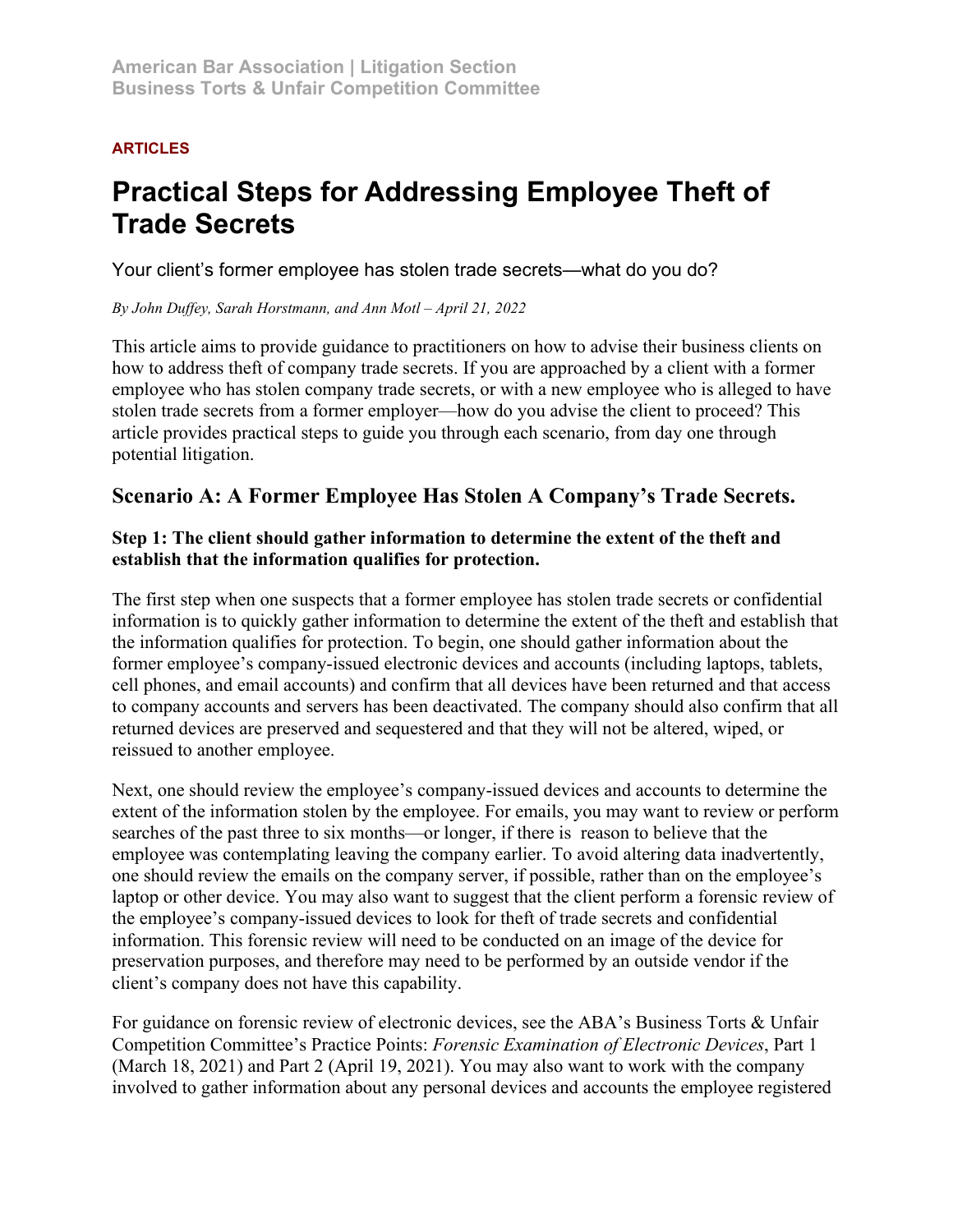on company systems or may have otherwise used for business purposes, to the extent that information is available, so that you can demand review of these devices and accounts.

To establish that the stolen information qualifies for protection, you will likely need to gather facts showing (1) why the stolen information is confidential, (2) what the company has done to maintain the confidentiality of the stolen information, and (3) how the improper disclosure of the stolen information would harm the company. Typically, you should be able to gather these facts through interviews of the employee's manager and colleagues. In these interviews, the company or interviewing lawyer should inquire about the employee's access to the particular information that was stolen, as well as the company's trade secrets and confidential information more generally. The company should also find out how the company has restricted access to this information, where it has stored this information (email, shared folders, hard copies, cloud-based storage sites such as Dropbox), and to whom the company has distributed this information.

You should also gather all company agreements with the employee (including any employee agreements, restrictive covenants, guarantee agreements, and severance agreements), as well as any other documents establishing the employee's duty to maintain the confidentiality of company information and return company property (including company policies, employee handbooks, exit acknowledgment forms signed by the employee, and post-termination letters).

### **Step 2: Send a demand letter.**

Once you have an initial understanding of the extent of the theft of information and have established that it qualifies for protection, you should prepare a demand letter to the employee and, if applicable, the employee's new employer. You may want to attach as exhibits to the demand letter copies of any relevant agreements or documents establishing that the employee must return company property and maintain the confidentiality of company information along with, along with any written acknowledgment by the employee of these requirements. Your letter should also include the following demands:

- A demand that the employee identify (including by model and serial number as applicable) all personal electronic devices and accounts, including laptops, tablets, cell phones, email accounts, cloud-based storage accounts, and removable media (CDs, DVDs, USB drives, and external hard drives). You may want to limit this request to the devices and accounts that the employee used or accessed during a certain time range—for example the last six months or year of employment with the company—or, alternatively, the devices and accounts that the employee used in the course of performing work for the company or that the employee used to transmit or store any company information.
- A demand for third-party forensic review of the employee's personal electronic devices and accounts, including laptops, tablets, cell phones, email accounts, removable media, or cloud-based storage accounts. Alternatively, to avoid the time and expense of a thirdparty review, you might propose an informal process for the employee to perform searches of the devices, provide results, and delete information as necessary.

<sup>© 2022</sup> by the American Bar Association. Reproduced with permission. All rights reserved. This information or any portion thereof may not be copied or disseminated in any form or by any means or stored in an electronic database or retrieval system without the express written consent of the American Bar Association.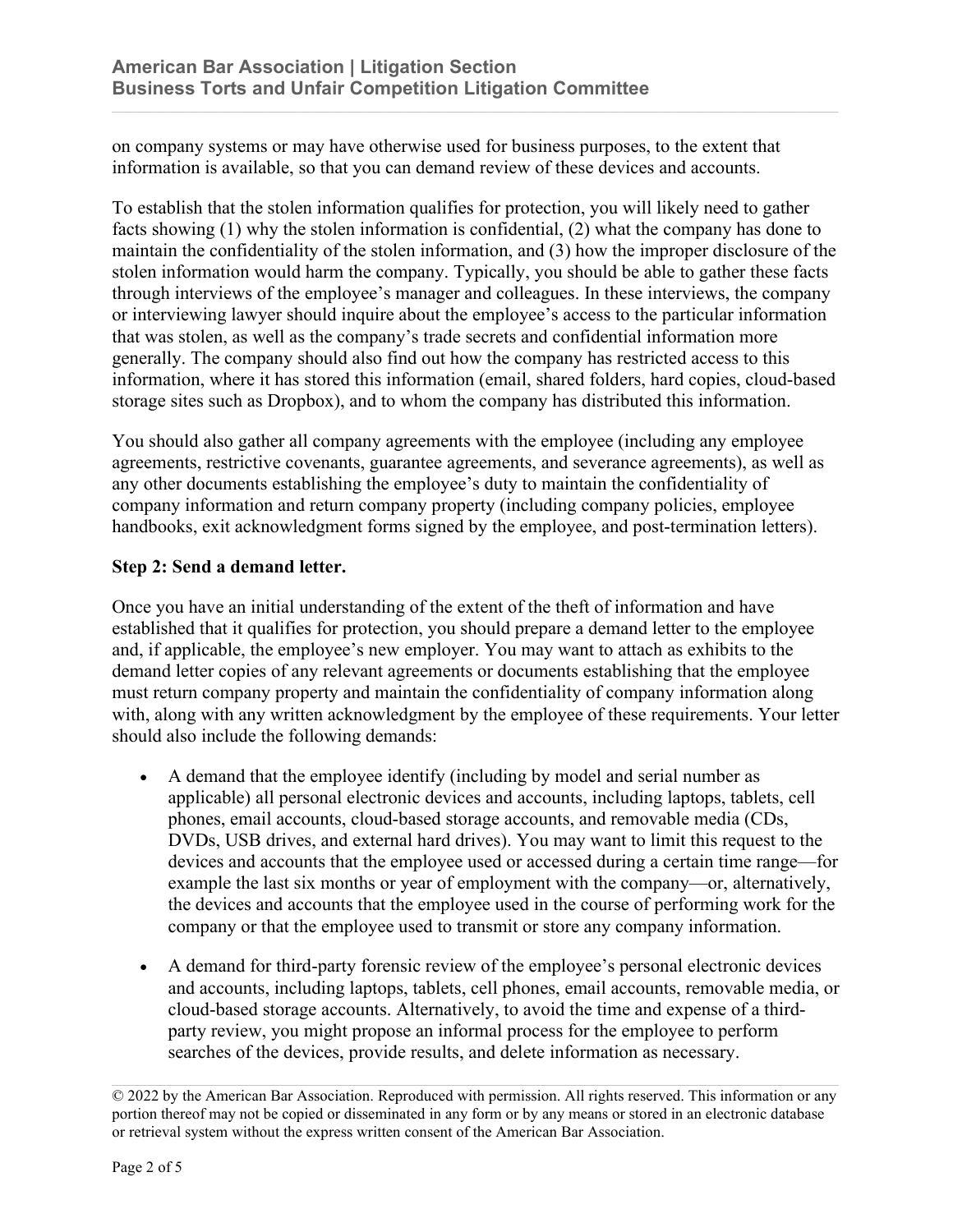- A demand that the employee—and, if applicable, the new employer—preserve relevant communications, documents, and information.
- A demand for information about the employee's position with any new employer, including relevant details about the employee's responsibilities.
- A demand that the employee's work for the new employer be suspended until the matter is resolved.

### **Step 3: Consider options for litigation.**

Hopefully, the former employee will comply with your demand letter and cooperate with your efforts to secure the company's trade secrets and confidential information. Should the former employee fail to do so, or should you learn that the former employee has inappropriately used or disclosed the company's trade secrets or confidential information, the next step is to consider litigation. The company may be entitled to bring one or more of the following types of claims:

- **Contractual**. If the former employee signed a non-disclosure covenant (or otherwise contractually agreed to protect the company's confidential information), you may have grounds to pursue a breach of contract claim.
- **Statutory**. Federal and state statutes protect trade secrets and provide a private cause of action to remedy misappropriation. If the former employee has stolen company information that satisfies the requirements for trade secret protection, the company may have grounds to pursue a trade secret misappropriation claim.
- **Common-law**. Many states recognize that employees owe their employers certain common-law duties, including the duty to protect the employer's confidential information. Importantly, these duties exist regardless of whether the employee has contractually agreed to protect the employer's confidential information. If your state recognizes these common-law duties, the company may have grounds to pursue a claim for breach of the former employee's duty of confidentiality (which is also sometimes referred to as the "duty of loyalty").

# **Scenario B: Your Client's New Employee Is Alleged to Have Stolen Information from a Former Employer**

### **Step 1: Preserve and sequester information of the former employer.**

The first step when a new employee is alleged to have stolen trade secrets or confidential information from a former employer is to discuss the allegations with the employee and ask the employee to identify all documents or information belonging to the former employer in the employee's possession, so that it can be preserved and sequestered.. The company also may want

<sup>© 2022</sup> by the American Bar Association. Reproduced with permission. All rights reserved. This information or any portion thereof may not be copied or disseminated in any form or by any means or stored in an electronic database or retrieval system without the express written consent of the American Bar Association.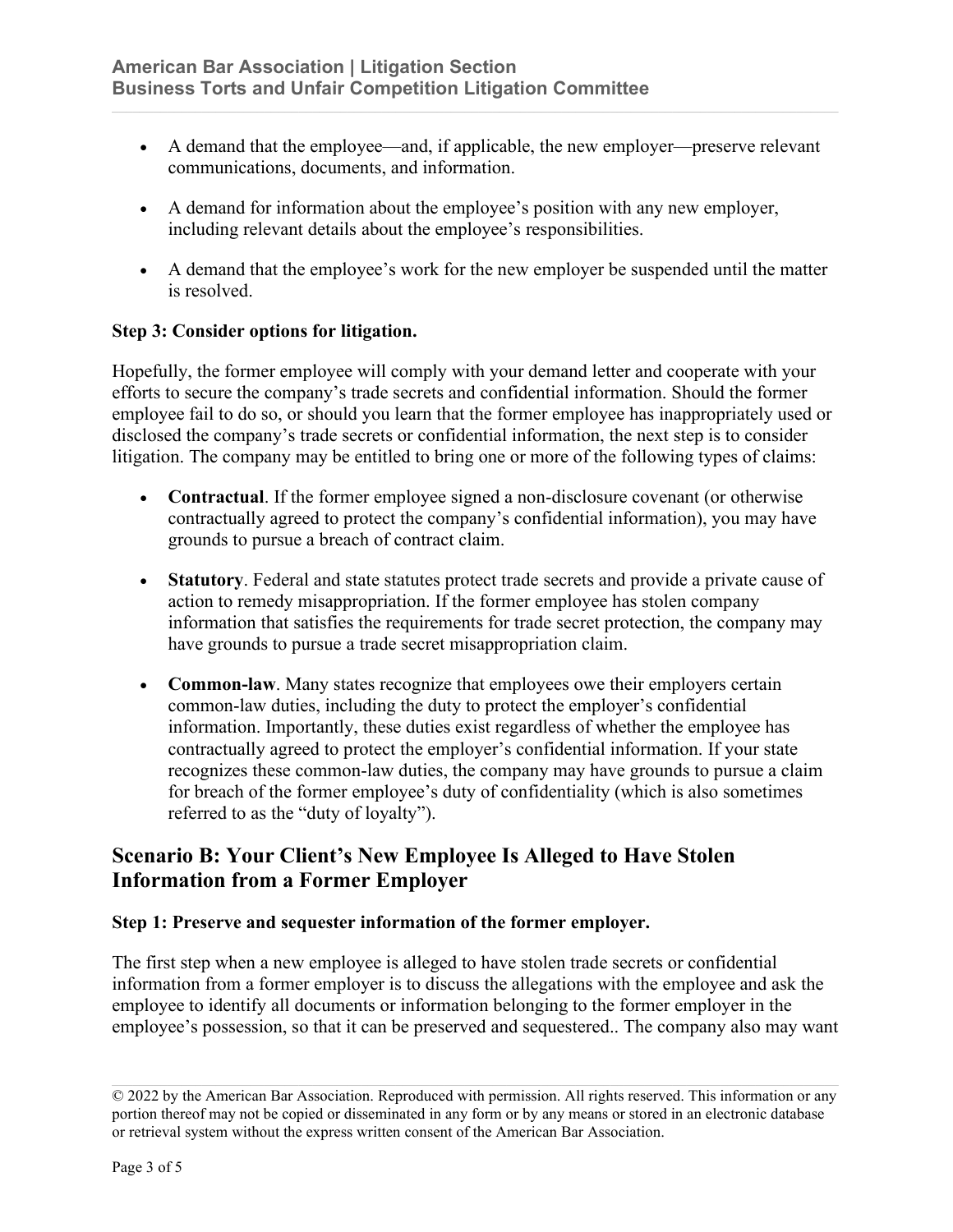to instruct the employee not to access any personal electronic devices or accounts that may contain the former employer's information.

In addition, depending on the nature of the allegations, the company might want to consider whether to suspend the new employee's access to company systems (such as email, intranet, and document storage systems), require return of company-issued devices, and cease the employee's job duties pending the investigation. The company should also consider searching its servers to confirm that the employee did not transfer any information of the former employer to the company.

### **Step 2: Gather background information regarding the employee's obligations to the former employer and your company.**

You will also want to gather information from the employee regarding the employee's obligations to the former employer. This may include any written agreements with the former employer (including employee agreements, restrictive covenants, guarantee agreements, or severance agreements), and any additional documents that show a duty to return company property (including an exit acknowledgment form signed by the employee, or a post-termination letter from the former employer). The company should be cautious of any confidentiality provisions in these agreements that may impact its permission to view these documents.

The company may also want to gather any of its own company documents showing the employee's duty to return a former employer's trade secrets and confidential information before beginning work with the company, and the employee's promises not to have any trade secrets or confidential information of any former employer in his or her possession upon starting work with the company. Applicable documents may include the employee's employee agreement, guarantee agreement, employee handbook, or any representation signed at the beginning of employment in which the employee represented that he or she did not possess and would not use any trade secrets or confidential information of the former employer.

#### **Step 3: Determine whether outside counsel will also represent the employee.**

If the company has decided to engage outside counsel in an instance similar to this scenario 2, it will need to determine whether outside counsel will also represent the employee. Beyond a conflict of interest analysis, companies need to be prepared for a potential reimbursement request for attorney fees from employees. Many states have statutes requiring or permitting reimbursement or advancement of attorney fees, or both, for directors and employees, even those no longer associated with the company. *See, e.g.*, Del. Code. tit. 8, § 145; Cal. Corp. Code § 317; Minn. Stat. § 302A.521; N.Y. Bus. Corp. Law §§ 722–23, 725. Additionally, company bylaws may expand or limit any reimbursement requirements.

<sup>© 2022</sup> by the American Bar Association. Reproduced with permission. All rights reserved. This information or any portion thereof may not be copied or disseminated in any form or by any means or stored in an electronic database or retrieval system without the express written consent of the American Bar Association.